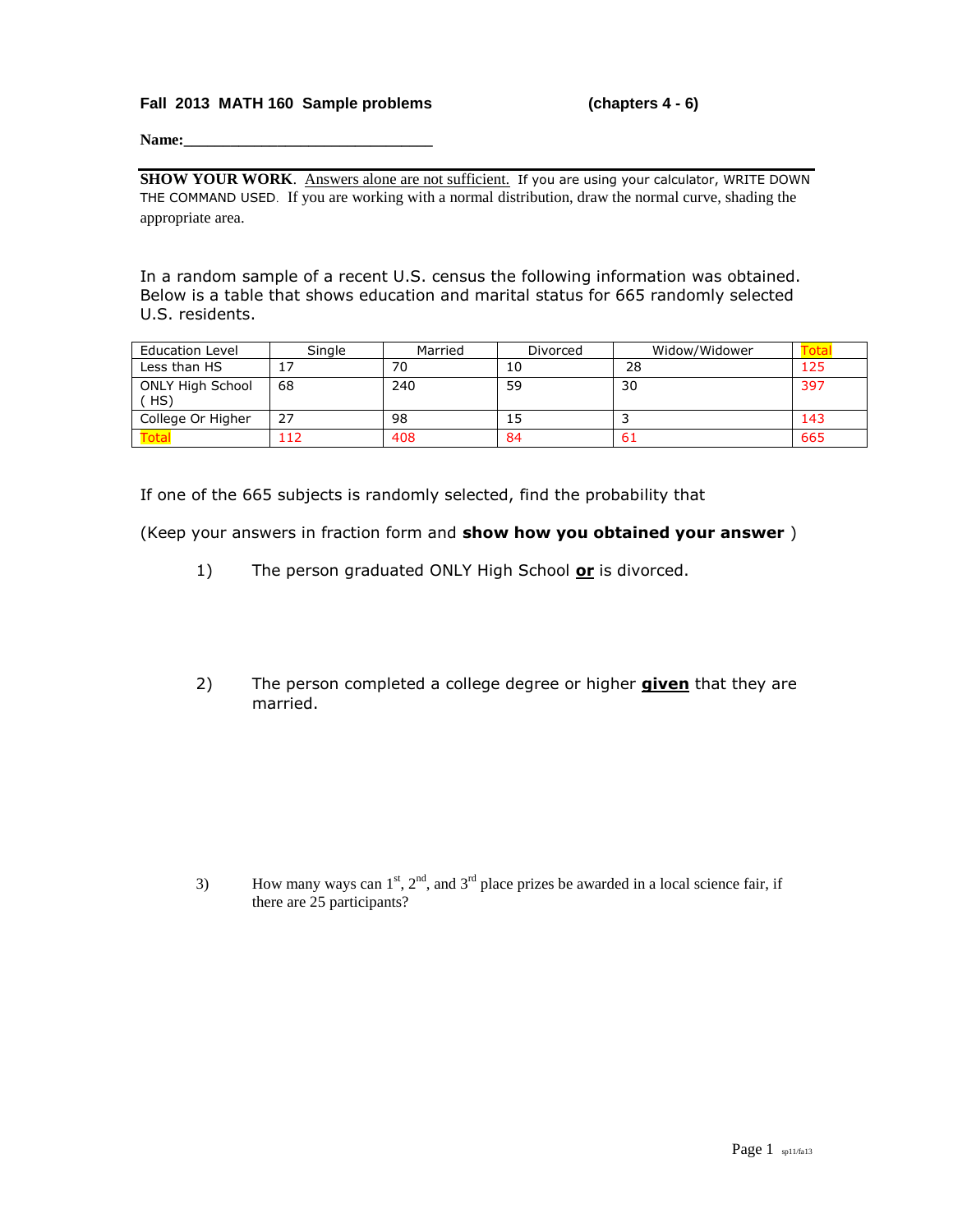4) The serum cholesterol levels in milligrams/deciliter (mg/dL) in a certain Mediterranean population are found to be normally distributed with a **mean of 160** and a **standard deviation of 50**. Scientists of the national Heart, Lung and Blood Institute consider this pattern ideal for a minimal risk of heart attacks. If one person from this population is randomly selected, **find the probability** that his/her blood cholesterol levels are between 150 and 200 mg/DL ( round your answer to 4 decimal places).

5) Airlines routinely overbook their flights anticipating that passengers will not show up for the flight they are booked on. The number of people who do not show up for their flight is normally distributed with a mean of 10 "no shows" and a standard deviation of 3.4 What is the **probability** that a randomly selected sample of 15 flights has an average of more than 12 "no shows" ? ( Round to 4 decimal places)

6) The salaries of elementary school teachers in the United States are normally distributed with a mean of \$27,000 and a standard deviation of \$6,000. What is the cutoff salary for teachers in the top 10% ( Round your answer to the nearest dollar)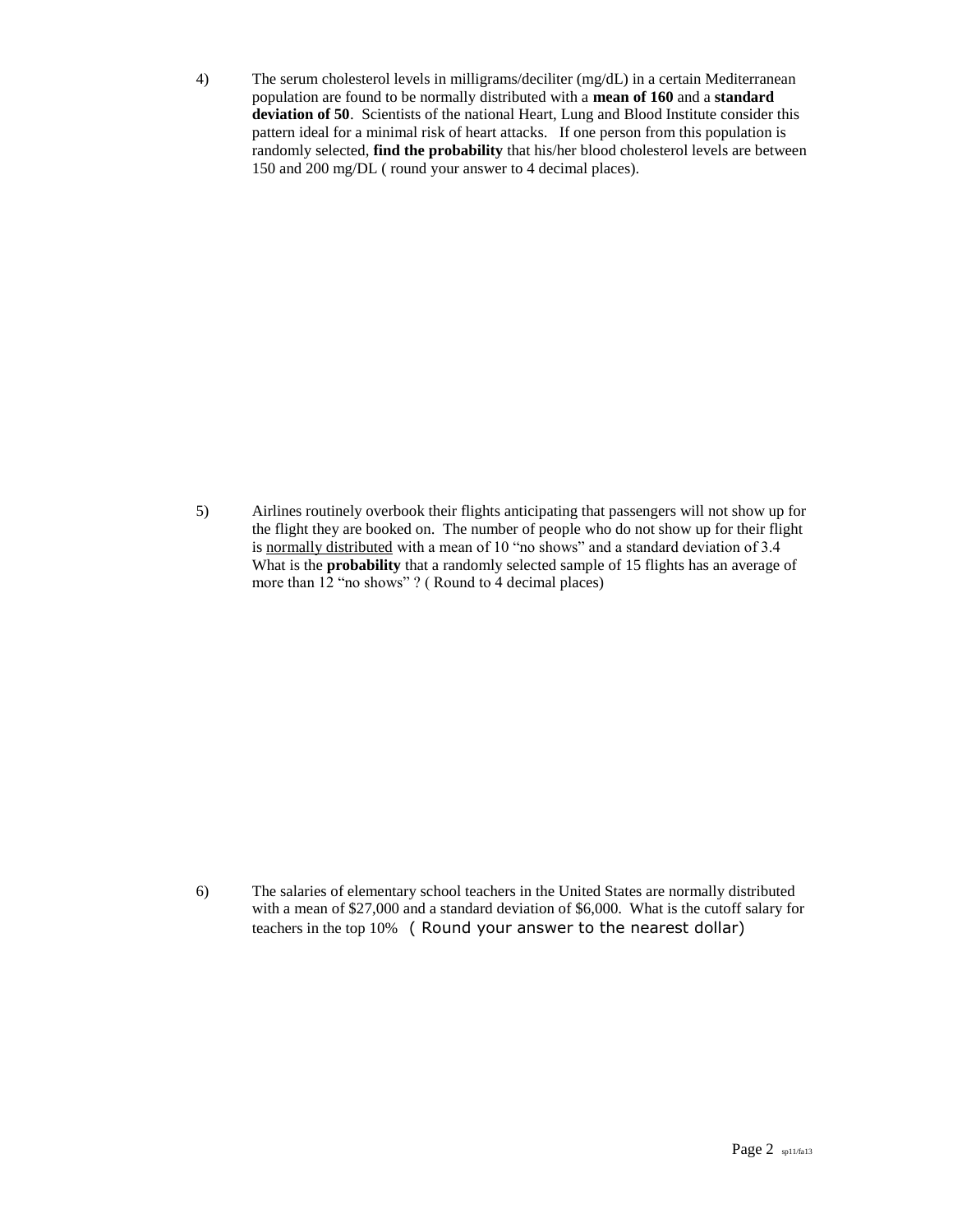**7)** Find the **probability** of winning a lottery with the following rule. Select the six winning numbers from 1,2,…, 30 ( The numbers DO NOT have to be drawn in the same order that they were selected. No repeats)

(You may leave your answer in fraction form)

8) The accompanying table shows the probability distribution for x, the number that shows up when a loaded die is rolled (**Fill in the missing probability and answer the questions below**)

"A loaded die means that it is not a fair die" so we can't assume that all sides have an equal chance of rolling face up.

| X | P(X) |
|---|------|
|   | 0.01 |
| 2 | 0.21 |
| 3 | 0.14 |
| 4 | 0.10 |
| 5 | າ    |
| ร | 0.15 |

( Round your answers to the hundredths place)

- a) What is the probability that a 5 is rolled? USE THE TABLE
- b) Find the **mean** and the **standard deviation** of the probability distribution above. (Round answer to the tenths place)
- c) Is it unusual to roll a 1? EXPLAIN. Do not just give a yes/no answer. (Use the rule for unusual probabilities)
- 9) At a pediatrician's office 10% of the patients do not show up for their appointment. Find the probability that out of 18 appointments
- a) Two patients do not show up. ( round to the thousandths place)

- b) At least two patients do not show up.
- c) At most two patients do not show up.

d) In 18 appointments, where 10% of patients do not show up, find the **mean** and **standard deviation** of "no shows"